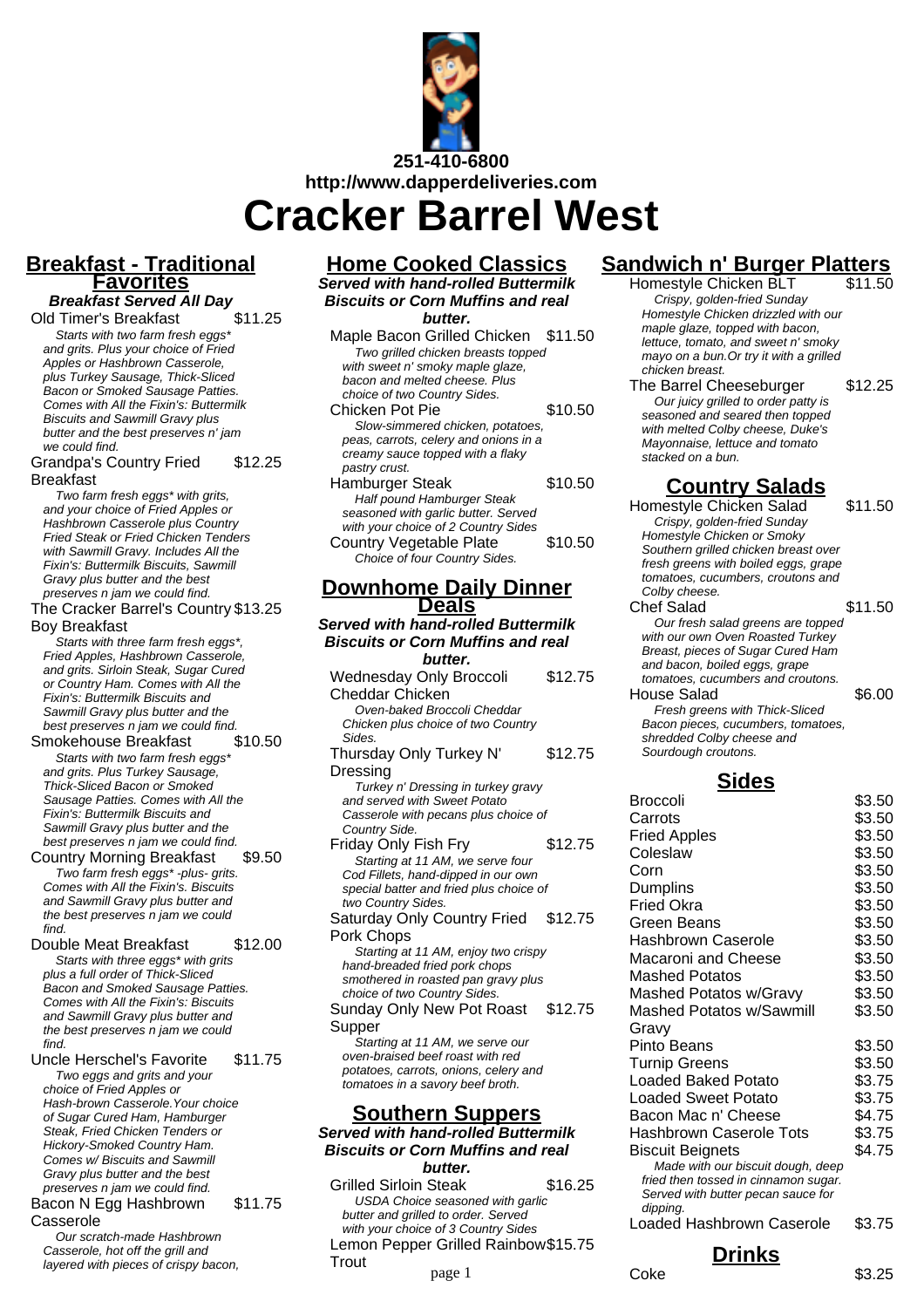farm-fresh scrambled eggs, melted Colby cheese, fried onions, green onions, and fresh diced tomatoes. Served with Buttermilk Biscuits.

Sunrise Sampler \$11.75 Two farm fresh eggs\* served with grits, Fried Apples, and Hashbrown Casserole plus a sampling of Thick-Sliced Bacon, Smoked Sausage and Country Ham. Comes with All the Fixin's: Buttermilk Biscuits, Sawmill Gravy plus butter and thebest preserves n jam we could find.

## **Pancakes n' Such**

Momma's Pancake Breakfast\$11.00 Three Buttermilk Pancakes topped with butter and served with two eggs.\* Plus Thick-Sliced Bacon or sausage and 100% Pure Natural Syrup.

Grandma's Sampler \$11.75 2 pancakes, 2 eggs, a sampling of bacon, sausage and sugar cured ham or country ham and your choice of fried apples or hash-brown casserole.

Buttermilk Pancakes w/ 100% \$8.75 Pure Maple Syrup

Enjoy three golden Buttermilk Pancakes n butter. Plus100% Pure Maple Syrup.

- Wild Maine Blueberry Pancake\$9.50 3 Buttermilk Pancakes n butter filled with Wild Maine Blueberries. Plus our Blueberry Syrup.
- Pecan Pancakes \$9.50 3 Buttermilk Pancakes n butter filled with pecans. Plus 100% Pure Natural Syrup. Momma's French Toast Breakfast \$10.50

4 slices of our Sourdough bread, hand-dipped in eggs and grilled, topped with butter and served with two eggs.\* Plus Thick-Sliced Bacon or sausage and 100% Pure Natural Syrup.

French Toast \$9.50 Four slices of our Sourdough bread, grilled and topped with butter. Plus 100% Pure Natural Syrup or any fruit Sweet Topping.

## **Sunrise Specials**

Egg Sandwich \$8.25 Two farm fresh eggs\* served on seared Sourdough bread with tomato and Duke's Mayonnaise. Plus your choice of Fried Apples or Hashbrown Casserole. Meat Biscuit's N' Hashbrown \$7.00 Casserole OR Fried Apples Two hand-rolled Buttermilk Biscuits. Choice of ham, Sausage Patty or Thick-Sliced Bacon. Served with Fried Apples OR Hashbrown Casserole (170/190 cal). Biscuit's N' Gravy w/ Bacon OR \$7.00 Sausage Three hand-rolled Buttermilk Biscuits with our special Sawmill

Gravy. Plus Thick-Sliced Bacon or Smoked Sausage Patties.

## **Breakfast Side Plates**

Fried Apples \$3.75 Bacon OR Sausage w/ Hashbrown Casserole OR Fried Apples \$6.00 Your choice of bacon OR sausage plus choice of Fried Apples OR

Two lightly seasoned boneless spring water trout fillets grilled until fork tender plus choice of two Country Sides. Country Fried Shrimp \$14.00 Our buttermilk breaded fried shrimp served with hushpuppies plus

## **Signature Fried Chicken**

choice of two Country Sides.

**Served with hand-rolled Buttermilk Biscuits or Corn Muffins and real butter.**

Southern Fried Chicken \$13.00 A taste of true Southern tradition with four hand-breaded pieces of bone-in chicken, using our special recipe seasoning, then fried till golden and crispy. We pair it with honey for drizzling plus choice of two Country Sides.

Sunday Homestyle Chicken \$13.00 Two boneless chicken breasts, hand-dipped in our special buttermilk batter, breaded and deep fried to a crispy golden brown. Plus choice of two Country Sides. Sweet and Smokey Glazed \$11.00

**Tenders** Crispy fried and tossed in our maple bacon glaze. Served with buttermilk ranch for dipping.Plus choice of two Country Sides.

## **Cracker Barrel Favorites**

**Served with hand-rolled Buttermilk**

| butter.<br>\$12.25<br><b>Country Fried Steak</b><br><b>USDA Choice steak fried and</b><br>topped with Sawmill Gravy.<br>\$11.50<br>Meatloaf<br>Our special recipe Meatloaf with<br>tomatoes, onions and green peppers.<br>\$12.75<br>Roast Beef<br>Thick-cut USDA Choice chuck<br>roast, slow roasted up to 14 hours<br>until fork tender.<br>\$9.50<br>Chicken N' Dumplins<br>Slow simmered right in our kitchen.<br><b>Chicken Fried Chicken</b><br>\$12.75 |
|---------------------------------------------------------------------------------------------------------------------------------------------------------------------------------------------------------------------------------------------------------------------------------------------------------------------------------------------------------------------------------------------------------------------------------------------------------------|
|                                                                                                                                                                                                                                                                                                                                                                                                                                                               |
|                                                                                                                                                                                                                                                                                                                                                                                                                                                               |
|                                                                                                                                                                                                                                                                                                                                                                                                                                                               |
|                                                                                                                                                                                                                                                                                                                                                                                                                                                               |
|                                                                                                                                                                                                                                                                                                                                                                                                                                                               |
|                                                                                                                                                                                                                                                                                                                                                                                                                                                               |
|                                                                                                                                                                                                                                                                                                                                                                                                                                                               |
|                                                                                                                                                                                                                                                                                                                                                                                                                                                               |
|                                                                                                                                                                                                                                                                                                                                                                                                                                                               |
|                                                                                                                                                                                                                                                                                                                                                                                                                                                               |
|                                                                                                                                                                                                                                                                                                                                                                                                                                                               |
|                                                                                                                                                                                                                                                                                                                                                                                                                                                               |
|                                                                                                                                                                                                                                                                                                                                                                                                                                                               |
|                                                                                                                                                                                                                                                                                                                                                                                                                                                               |
| A generous portion of our Sunday                                                                                                                                                                                                                                                                                                                                                                                                                              |
| Homestyle Chicken topped with                                                                                                                                                                                                                                                                                                                                                                                                                                 |
| Sawmill Gravy.                                                                                                                                                                                                                                                                                                                                                                                                                                                |
| Grilled Chicken Tenders<br>\$10.50                                                                                                                                                                                                                                                                                                                                                                                                                            |
| Marinated and grilled chicken                                                                                                                                                                                                                                                                                                                                                                                                                                 |
| tenders.                                                                                                                                                                                                                                                                                                                                                                                                                                                      |
| <b>Fried Chicken Tenders</b><br>\$10.50                                                                                                                                                                                                                                                                                                                                                                                                                       |
| Crispy fried chicken tenders with                                                                                                                                                                                                                                                                                                                                                                                                                             |
| BBQ or Honey Mustard sauce.                                                                                                                                                                                                                                                                                                                                                                                                                                   |
| \$12.25<br><b>Country Ham</b>                                                                                                                                                                                                                                                                                                                                                                                                                                 |
| Sugar Cured or Hickory-Smoked                                                                                                                                                                                                                                                                                                                                                                                                                                 |
| Country Ham.                                                                                                                                                                                                                                                                                                                                                                                                                                                  |
| \$18.50<br>Barrel-Cut Sugar Ham                                                                                                                                                                                                                                                                                                                                                                                                                               |
| A generous portion of our extra                                                                                                                                                                                                                                                                                                                                                                                                                               |
| thick-sliced bone-in Sugar Ham                                                                                                                                                                                                                                                                                                                                                                                                                                |
| steak. Served with your choice of                                                                                                                                                                                                                                                                                                                                                                                                                             |
| three Country Sides.<br>\$17.25                                                                                                                                                                                                                                                                                                                                                                                                                               |
| <b>Cracker Barrel Sampler</b>                                                                                                                                                                                                                                                                                                                                                                                                                                 |
| A hearty portion of our Chicken n'<br>Dumplins, Meatloaf and Sugar Cured                                                                                                                                                                                                                                                                                                                                                                                      |
| or Country Ham. Served with your                                                                                                                                                                                                                                                                                                                                                                                                                              |

choice of 3 Country Sides.

| \$3.25 |
|--------|
| \$3.25 |
| \$3.25 |
| \$3.25 |
| \$3.50 |
|        |
|        |
| \$3.25 |
| \$3.50 |
| \$3.50 |
| \$3.50 |
| \$3.50 |
|        |

### **Gallon and 1/2 Gallon Drinks**

| 1/2 Gallon Sweet Tea            | \$5.75  |
|---------------------------------|---------|
| A Half Gallon of Freshly Brewed |         |
| Sweet Iced Tea.                 |         |
| 1/2 Gallon UnSweet Tea          | \$5.75  |
| A Half Gallon of Freshly Brewed |         |
| Unsweetened Iced Tea.           |         |
| 100% Pure Florida Orange        | \$16.25 |
| Juice - Gallon                  |         |
| 1 gallon of 100% Pure Florida   |         |
| Orange Juice.                   |         |
| Lemonade (Half Gallon)          | \$7.00  |
| A Half Gallon of Lemonade.      |         |
|                                 |         |

## **Sweets**

Double Chocolate Fudge Coca-Cola Cake \$4.75 Rich, warm double chocolate fudge cake made with real Coca-Cola. We make it daily, by hand, and serve it warm with rich, creamy vanilla ice cream. A true Cracker Barrel Old Country Store tradition. Fruit Cobbler \$4.50 Made with seasonal fruit and served with Rich, Creamy Vanilla Ice Cream. Biscuit Beignets **\$4.75** Made with our Buttermilk Biscuit dough, deep-fried then tossed in cinnamon sugar. Served with Butter Pecan Sauce for dipping .